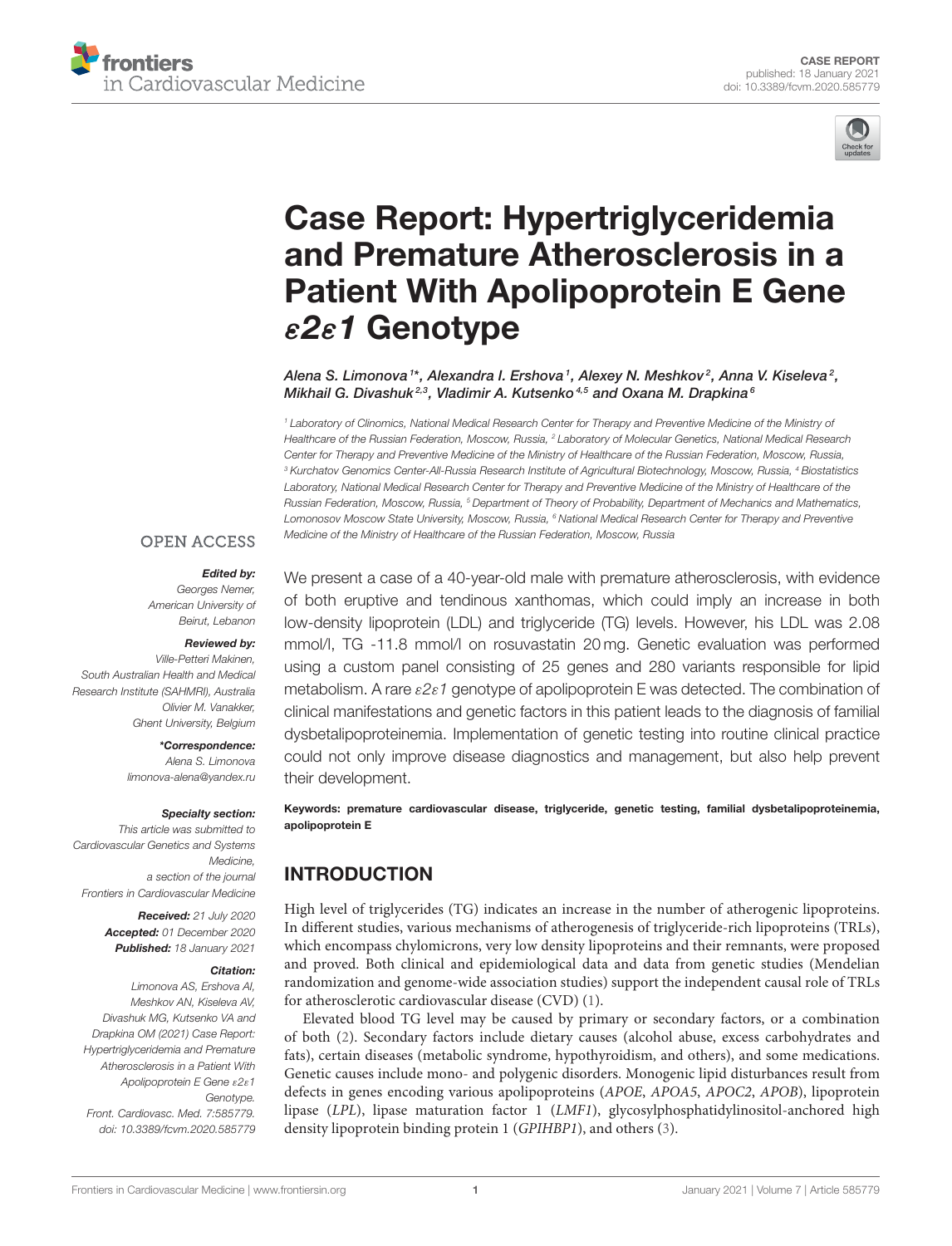Here, we present a case of a 40-year-old male with early atherosclerosis due to severe hypertriglyceridemia which resulted from a combination of APOE gene ε2ε1 rare genotype and additional metabolic risk factors.

# CASE DESCRIPTION

A 40-year-old Caucasian male was hospitalized with an acute coronary syndrome. For ∼2 years before admission, the patient had transient tightness in the chest with subsequent gradual deterioration of exercise capacity. Three months ago, he experienced an abrupt exacerbation of his angina with frequent episodes of crushing chest pain accompanied by sweating, which arose during minimal physical activity, but he refused from hospitalization then. He was prescribed with rosuvastatin 20 mg, acetylsalicylic acid 100 mg, metoprolol 25 mg b.i.d, and isosorbide dinitrate 40 mg. During 2 weeks prior to his admission, he was unable to perform any daily activity without chest pain despite taking the prescribed medicine, and therefore, he was admitted to the hospital.

The patient was a smoker with an estimated 25 pack year smoking history. He did not measure his blood pressure (BP) regularly and his maximum level of BP was 160/90 mmHg. Other cardiovascular risk factors included obesity (body mass index of 32  $\text{kg/m}^2$ , abdominal circumference of 105 cm) and hyperlipidemia (total cholesterol of 13.7 mmol/l before statin therapy). The patient had never been diagnosed with pancreatitis. He also had a history of intermittent claudication. His family history was unremarkable. Evaluation of his only child (11-year old girl) is planned. Dietary history was noteworthy for excess carbohydrates, saturated and trans fats together with alcohol abuse (up to eight liters of beer per week).

Physical examination revealed multiple extensive tendinous xanthomas of Achilles tendons and flexor tendons of fingers, eruptive xanthomas of knees, elbows, back, palms and heels, as well as corneal arcus (see **[Figure 1A](#page-2-0)**). Biochemical parameters are presented in **[Table 1](#page-2-1)**. Lipoprotein profile assessment (Quantimetrix Lipoprint<sup>TM</sup> System) detected an increased amount of atherogenic lipoproteins [Very-low-density lipoprotein (VLDL) cholesterol subfraction of 173 mg/dl and presence of small dense LDL (LDL3 subfraction)]. Objective (abdominal obesity, elevated BP levels) and laboratory data [hypertriglyceridemia, high fasting glucose, low high-density lipoprotein cholesterol (HDL-C)] cluster in a metabolic syndrome.

Electrocardiography showed sinus rhythm with Q-waves in leads III, aVF. A transthoratic echocardiogram was notable for an akinesis of basal and middle segments of inferior wall and a mild hypertrophy of the left ventricle. Coronary arteriography demonstrated the three-vessel disease: 80% occlusion of the proximal anterior descending artery, 85% occlusion of the distal circumflex artery, and 100% occlusion of the proximal right coronary artery. He received a drug eluting stent in anterior descending artery (see **[Figure 2](#page-2-2)**). Duplex sonography revealed 40% stenosis of both femoral arteries, 50% stenosis of both superficial femoral arteries, and stenosis of carotid bifurcations and proximal internal carotid arteries up to 40% on the right and 50–55% on the left.

DNA extraction was performed using the QIAamp DNA Blood Mini Kit (Qiagen, Germany). Fluorometer Qubit 4.0 (Thermo Fisher Scientific, USA) was used for DNA quantification. Next-generation sequencing (NGS) was performed using the Ion S5 (Thermo Fisher Scientific, USA). Ampliseq libraries were prepared on the Ion Chef System (Thermo Fisher Scientific, USA) using the custom panel, created in the Ion AmpliSeq Designer (Thermo Fisher Scientific, USA). This panel consisted of 25 genes (ABCA1, ABCG5, ABCG8, ANGPTL3, APOA1, APOA5, APOB, APOC2, APOC3, APOE, CETP, GPD1, GPIHBP1, LCAT, LDLR, LDLRAP1, LIPC, LIPI, LMF1, LPL, MTTP, PCSK9, SAR1B, STAP1, USF1) and 280 variants responsible for lipid metabolism. After a bioinformatics analysis, .bam and .vcf files were obtained. For clinical interpretation only variants with frequencies <0.5% in the database gnomAD were further analyzed according to the ACMG/AMP2015 recommendations.

This patient had a rare  $\varepsilon 2\varepsilon 1$  genotype which was defined by the following variants: heterozygous pathogenic variant rs267606664 [NP\_000032.1: p.G145D (p.G127D)] and homozygous pathogenic variant rs7412 [NP\_000032.1: p.R176C (p.R158C)]. These variants were confirmed by Sanger sequencing on the 3500 DNA Analyzer (Thermo Fisher Scientific, USA). All steps were fulfilled according to the manufacturer's protocols. According to literature, in  $\varepsilon 2\varepsilon 2$  subjects some additional genetic factors may contribute to hypertriglyceridemia development. Henneman et al. investigated the variants of APOC3, APOA5, hepatic lipase, and LPL genes in two groups of homozygous  $\epsilon$ 2 $\epsilon$ 2 individuals with normal or increased TG levels [\(4\)](#page-4-3). It was shown that the frequency of APOC3 rare variant (rs5128, 3238  $G > C$ ) was significantly higher in type III hyperlipoproteinemia. Our patient was found to be CC homozygous for this variant. Another variant of APOA5 (rs651821), identified in this patient, is significantly more prevalent in subjects with severe hypertriglyceridemia compared with controls [\(5\)](#page-4-4).

Score scales [\(6–](#page-4-5)[8\)](#page-4-6) were used for the assessment of the patient's risk for polygenic hypertriglyceridemia. Based on these scales, a risk score was calculated for each of the 1,786 individuals sampled from the generic Russian population [\(9\)](#page-4-7) and the subject patient. The subject patient's risk score lay within the 2σ interval for each of the scores. These results support the absence of polygenic hypertriglyceridemia in this patient.

The patient was discharged from the hospital with prescriptions of rosuvastatin 40 mg, fenofibrate 145 mg, bisoprolol 5 mg, enalapril 5 mg b.i.d., and dual antiplatelet therapy. After 6 months of fenofibrate therapy, during a follow-up visit, it was noted that the skin xantomas became less prominent (see **[Figure 1B](#page-2-0)**). However, the patient's adherence to recommendations about lifestyle modifications was poor and he lowered the prescribed statin dose himself.

## **DISCUSSION**

APOE plays the most important role for mediating LDL receptor (LDLR)-dependent clearance of TRLs remnants from the circulation into the liver, as it is the ligand for the LDLR family of proteins and heparan sulfate proteoglycans (HSPG). In humans, there are three main isoforms of APOE protein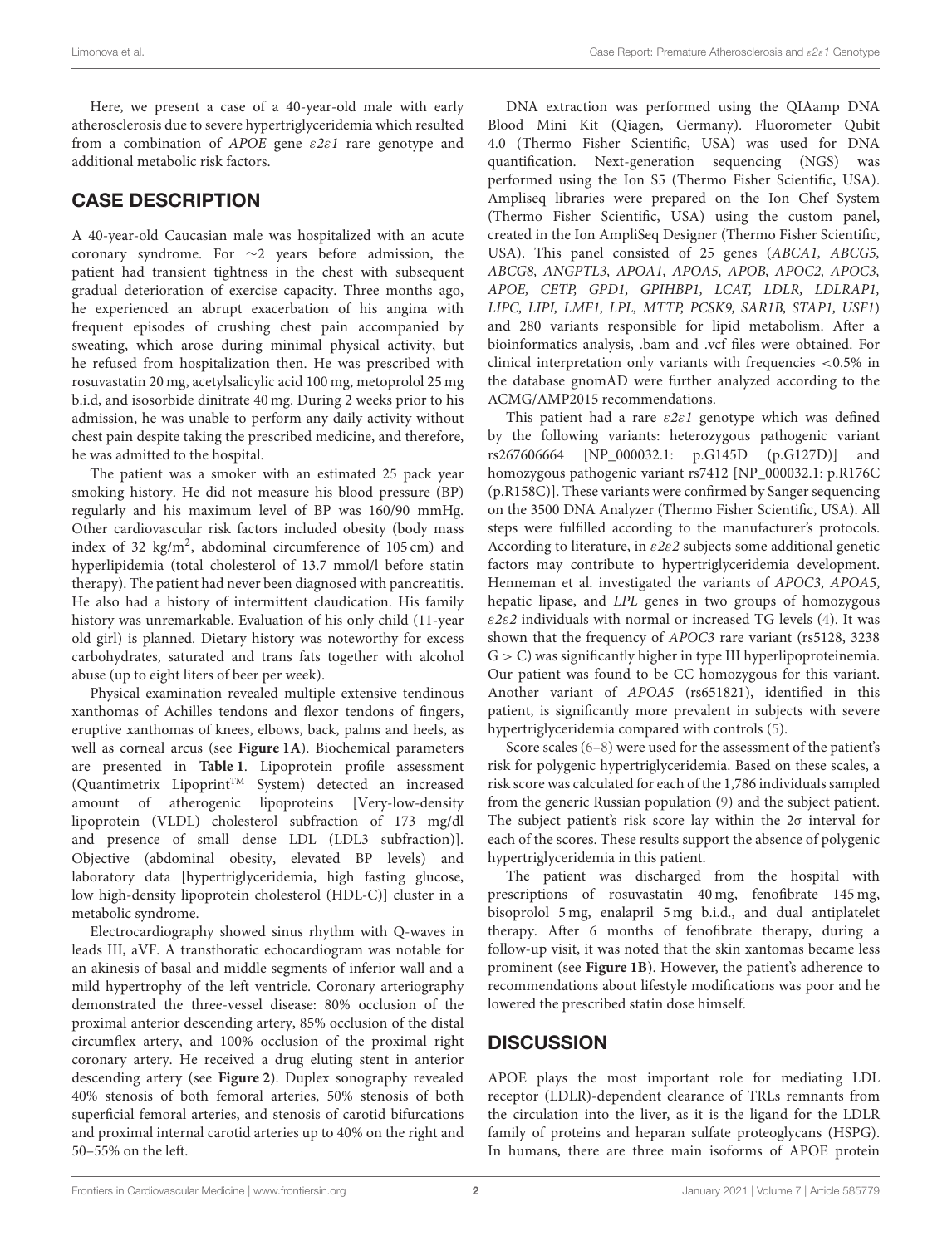

<span id="page-2-0"></span>FIGURE 1 | Eruptive xantomas on back, palms, knee, heel, elbows, before (A) and after treatment (B).

#### <span id="page-2-1"></span>TABLE 1 | Laboratory data.

| Laboratory testing, units       | On<br>admission<br>$20 \,\mathrm{mg}$ | 2 days after<br>admission<br>rosuvastatin rosuvastatin rosuvastatin<br>40 mg | After 6<br>months of<br>$20$ mg $+$<br>fenofibrate<br>145 mg |
|---------------------------------|---------------------------------------|------------------------------------------------------------------------------|--------------------------------------------------------------|
| Total cholesterol, mmol/l       | 11.80                                 | 10.50                                                                        | 11.3                                                         |
| HDL-C, mmol/l                   | 0.75                                  | 0.71                                                                         | 0.56                                                         |
| LDL-C, mmol/l                   |                                       | 2.08                                                                         | 1.85                                                         |
| VLDL, mmol/l                    |                                       | 3.87                                                                         |                                                              |
| Triglycerides, mmol/l           | 12.45                                 | 8.43                                                                         | 12.68                                                        |
| Non-HDL-C, mmol/l               |                                       | 9.8                                                                          |                                                              |
| Lipoprotein(a), mg/dL           |                                       | 24.3                                                                         |                                                              |
| Alanine transaminase, IU/L      | 58                                    |                                                                              |                                                              |
| Aspartate transaminase, IU/L    | 27                                    |                                                                              |                                                              |
| Gamma-glutamyltransferase, IU/L | 140                                   |                                                                              |                                                              |
| Glucose, mmol/l                 | 6.5                                   |                                                                              |                                                              |

(APOE2, APOE3, and APOE4) which arise from three allelic variants [ $\epsilon$ 2,  $\epsilon$ 3, and  $\epsilon$ 4, overall frequencies are 0.07, 0.82, and 0.11, respectively [\(10\)](#page-4-8)]. These allelic variants are defined by two exonic APOE variants (p.C112R, p.R176C) [\(11\)](#page-4-9).

The association of APOE variants with the lipid profile and CVD is widely investigated. Higher TG levels are associated with  $\varepsilon$ 2 allelic variant [\(10,](#page-4-8) [12\)](#page-4-10). Recent meta-analyses investigating the significance of APOE variant on the development of CVD have led to controversial results. According to one of them, no significant association between  $\varepsilon$ 2 or  $\varepsilon$ 3 and the susceptibility to atherosclerosis was demonstrated, while ε4 could be associated with clinical atherosclerosis [\(13\)](#page-4-11). According to another one,  $\varepsilon$ 2 APOE allele may appear as a risk factor for premature CVD in Asians while has a protective role in Caucasians as well as ε4 allele acts as a genetic risk factor for premature CVD



<span id="page-2-2"></span>FIGURE 2 | Coronary angiogram. (A) 80% occlusion of the proximal anterior descending artery, (B) 85% occlusion of the distal circumflex artery, (C) 100% occlusion of the proximal right coronary artery, (D) stent in anterior descending artery.

[\(14\)](#page-4-12). No association of  $\varepsilon$ 2 allele with the risk of CVD was demonstrated when comparing groups with and without CVD [\(15\)](#page-4-13). In healthy men,  $\varepsilon$ 2 allele was associated with a smaller LDL size which are known to be more atherogenic than larger ones [\(16\)](#page-4-14). Within patients with CVD, carriers of  $\varepsilon$ 2 had smaller LDL levels when compared to non-carriers [\(17\)](#page-4-15). A recent study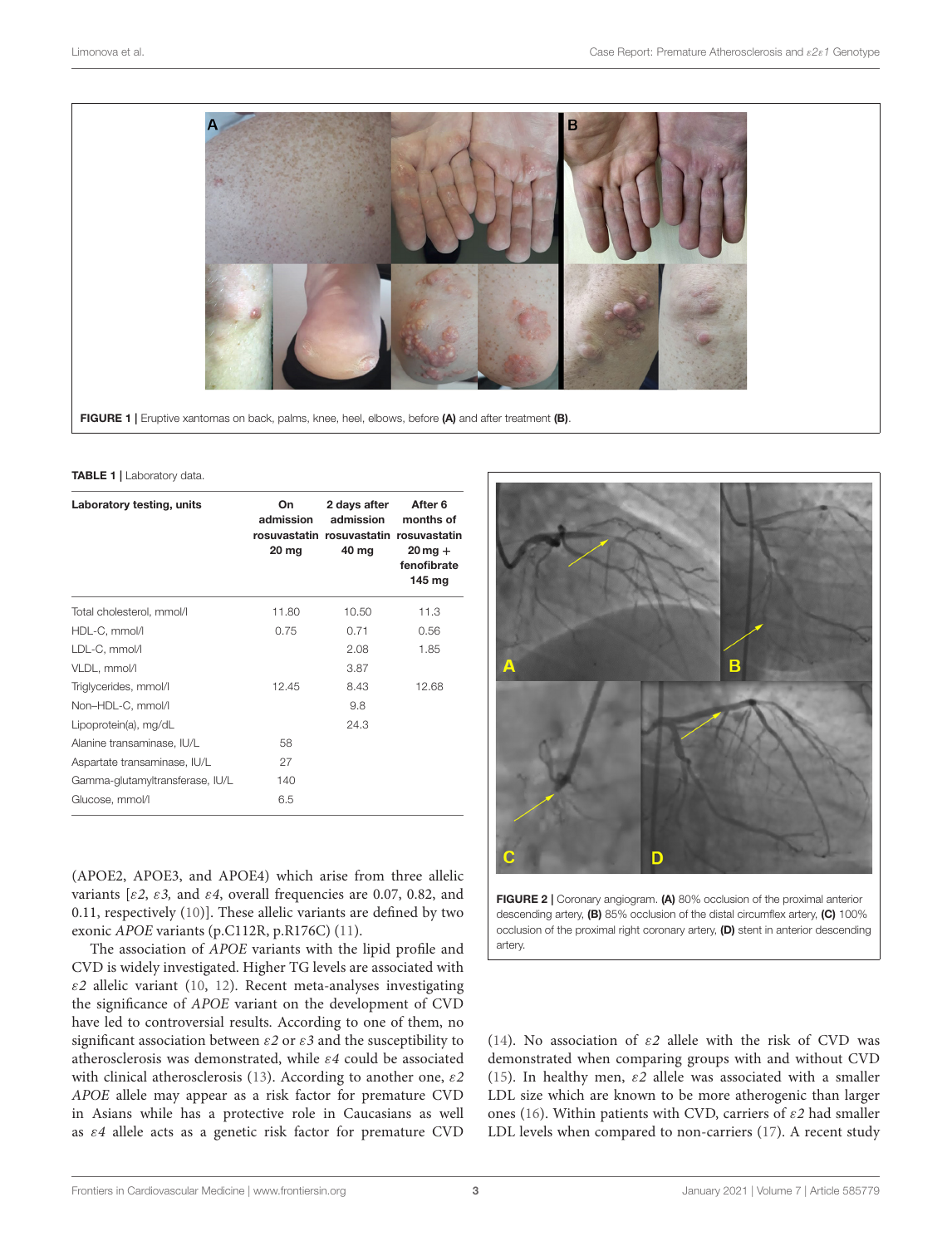showed an association between APOE variants and high-risk CVD marker ceramides in the blood [\(18\)](#page-4-16).

Among homozygous  $\epsilon 2\varepsilon 2$  individuals, only a few develop familial dysbetalipoproteinemia, a condition which is characterized by a combination of  $\varepsilon 2\varepsilon 2$  genotype and accumulation of the TRLs. As  $\varepsilon 2\varepsilon 2$  genotype is not enough for clinical manifestation, additional factors are needed like obesity, insulin resistance, type 2 diabetes mellitus, alcohol consumption, pregnancy, estrogen depletion, intake of certain medications, polymorphisms of lipolysis genes, advanced age, or menopause. Effect of these additional factors is mediated by increased VLDL production, decreased TRLs remnants' clearance, or TG lipolysis. The APOE2 protein, resulting from  $\epsilon$ 2 $\epsilon$ 2 genotype, has a lower binding affinity to LDLR compared to other isoforms (APOE3 and APOE4) [\(19\)](#page-4-17). Amino acid substitution at position 176 in APOE2 disrupts its binding to LDLR, but not to HSPG. The latter has a large clearance capacity and prevents remnant accumulation even in case of no LDLR being present. This mechanism partially explains why  $\epsilon$ 2 $\epsilon$ 2 genotype alone does not necessary lead to familial dysbetalipoproteinemia [\(11\)](#page-4-9). But HSPG mediated uptake in the liver of TRLs is substantially impaired in case of insulin resistance, when HSPG degradation occurs [\(19\)](#page-4-17). This may be a link between metabolic disturbances and clinical manifestation of ε2ε2 genotype.

One of the pathogenic variants found in this patient (p.G127D) has the highest population allele frequency of 0.0001 (4/31292) according to the gnomAD genome database, dataset version 2.1.1. It was first described in 1984 in a Finnish hypertriglyceridemic patient [\(20\)](#page-4-18) with  $\varepsilon 3\varepsilon 1$  genotype. In this study on cultured fibroblasts, it was shown that this genotype led to reduced binding capacity to LDLR similar to that of APOE2. In another study, a case of hypertriglyceridemic patient homozygous for  $\varepsilon$ 1 was described as having lipid profile changes identical to those seen in patients homozygous for the  $\varepsilon$ 2 allele [\(21\)](#page-4-19). A family of individuals with  $\varepsilon$ 2 $\varepsilon$ 1 genotype was described in a previous study [\(22\)](#page-4-20). But that family's TG level was in the range of 2.7–6.5 mmol/l, and neither of them had tendinous xanthomas or clinical manifestations of atherosclerosis. If more clinical examples of patients with rare genotypes were available, our understanding of their special characteristics would potentially be improved. Absence of polygenic hypertriglyceridemia in our patient, based on the risk scores calculated, may be interpreted as an emphasis on the importance of his APOE genotype for clinical manifestation. The limitation of the current work is no genetic and biochemical data being available from the relatives (with them residing too far away) which would have allowed to make a full characterization of genotype-phenotype correlations in this family pedigree.

Our patient had both clinical and laboratory manifestations (eruptive and tendinous xanthomas, elevation of TG, premature CVD), secondary risk factors (dietary factors, metabolic syndrome), and the appropriate genotype. All together, these indicators lead to the diagnosis of familial dysbetalipoproteinemia. This case of familial dysbetalipoproteinemia demonstrates prominent skin manifestations (combination of xantomas of all possible locations, including heels, which was not previously described in literature to our knowledge). Corneal arcus, observed in this patient, was found in a quarter of patients, referred to the lipid clinic due to high plasma TG level [\(23\)](#page-4-21). It is of note, that in the same study only 8.5% patients had eruptive xantomas with TG levels exceeding 20.5 mM. Our patient exhibited both of these manifestations, though according to available medical documentation, his plasma TG level was in a range of 8–13 mM. In addition to an early onset of CVD (myocardial infarction with the threevessel disease at the age of 40 years old), this patient had a pronounced atherosclerotic damage of other vascular regions (the brachiocephalic arteries and arteries of lower extremities). The increased risk for peripheral artery disease in  $\epsilon$ 2 $\epsilon$ 2 individuals was previously described in literature [\(24\)](#page-5-0). Atherosclerosis progression was most likely accelerated mainly by high TG levels, as the LDL level was initially (after correction for statin therapy) not so substantially elevated (about 4 mmol/l). It is assumed that defective binding of APOE2 to hepatic lipoprotein receptors, resulting in reduced hepatic cholesterol load, leads to the up-regulation of LDLR. Increased LDLR expression, along with lack of competition for binding by remnants of TRLs, results in low LDL level in  $\varepsilon 2\varepsilon 2$ individuals [\(25\)](#page-5-1).

Genetic testing in this particular patient changed almost nothing for the management of his disease, but this is a vivid example of what could be prevented, if genetic testing were performed early in his childhood. It is of note, that childhood is a better period for instilling healthy lifestyle habits [\(26\)](#page-5-2). Accordingly, primary prevention may be aimed at his only 11-year-old daughter. Reduced consumption of carbohydrates and fats, regular aerobic exercises, and weight control should be recommended. On the one hand, current guidelines for patients with dysbetalipoproteinemia are limited only to the control of secondary factors and use of either statin or fibrate therapy, or both [\(27,](#page-5-3) [28\)](#page-5-4). Evidence for genetic testing of proband's relatives, their follow-up, and its cost-effectiveness is lacking. In a recent review, authors say that due to variable penetrance, cascade testing is now not recommended for familial dysbetalipoproteinemia [\(29\)](#page-5-5). But on the other hand, existence of preventive options, based on genetic testing, is a point to be considered for prioritizing genetic tests [\(30\)](#page-5-6). Moreover, non-clinical benefits of genetic testing should also be taken into account. Knowledge of the diagnosis, even when no interventional or preventive strategies are available, can enable the patients to get a better mental and emotional control over their health and health care. Such non-clinical consequences of genetic testing are labeled as patient empowerment [\(31\)](#page-5-7). How genetic testing influences the individual's adherence to the given recommendations has been investigated among familial hypercholesterolemia patients [\(32,](#page-5-8) [33\)](#page-5-9), but no evidence is available for familial dysbetalipoproteinemia. It is of note, that women have another important risk factor for developing hypertriglyceridemia, over and above, unhealthy lifestyle habits. Clinical cases, when the  $\epsilon 2\varepsilon 2$  genotype was first found in a pregnant woman hospitalized with acute pancreatitis, are described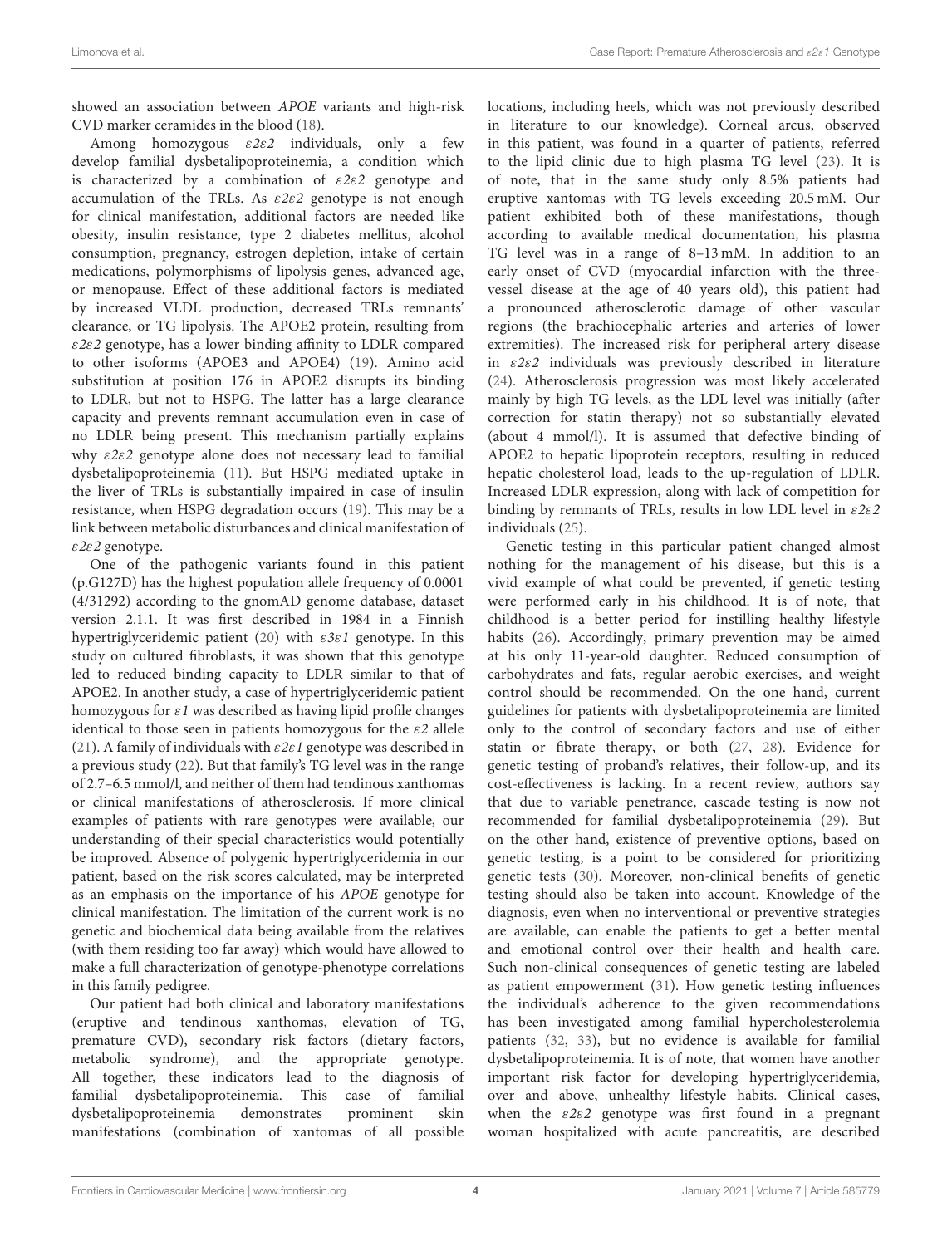in literature [\(34\)](#page-5-10). It is really important that a woman and her physician are aware of the risk of such lifethreating complications.

In summary, we report a 40-year-old patient with familial dysbetalipoproteinemia and rare ε2ε1 genotype with premature atherosclerotic damage being observed in all main vascular regions. This clinical case demonstrates how genetic investigation could contribute to developing individualized and genetic-driven recommendations on lifestyle modifications. Implementation of genetic testing into routine clinical practice could not only improve disease diagnostics and management, but also help prevent its development.

# DATA AVAILABILITY STATEMENT

Data supporting the findings of this study are available from the corresponding author upon reasonable request.

### **REFERENCES**

- <span id="page-4-0"></span>1. Peng J, Luo F, Ruan G, Peng R, Li X. Hypertriglyceridemia and atherosclerosis. Lipids Health Dis. (2017) 16:233. doi: [10.1186/s12944-017-0625-0](https://doi.org/10.1186/s12944-017-0625-0)
- <span id="page-4-1"></span>2. Blackett PR, Wilson DP, McNeal CJ. Secondary hypertriglyceridemia in children and adolescents. J Clin Lipidol. (2015) 9:S29– 40. doi: [10.1016/j.jacl.2015.04.006](https://doi.org/10.1016/j.jacl.2015.04.006)
- <span id="page-4-2"></span>3. Ramasamy I. Update on the molecular biology of dyslipidemias. Clin Chim Acta. (2016) 454:143–85. doi: [10.1016/j.cca.2015.10.033](https://doi.org/10.1016/j.cca.2015.10.033)
- <span id="page-4-3"></span>4. Henneman P, van der Sman-de Beer F, Moghaddam PH, Huijts P, Stalenhoef AFH, Kastelein JJP, et al. The expression of type III hyperlipoproteinemia: involvement of lipolysis genes. Eur J Hum Genet. (2009) 17:620– 8. doi: [10.1038/ejhg.2008.202](https://doi.org/10.1038/ejhg.2008.202)
- <span id="page-4-4"></span>5. Khovidhunkit W, Charoen S, Kiateprungvej A, Chartyingcharoen P, Muanpetch S, Plengpanich W. Rare and common variants in LPL and APOA5 in Thai subjects with severe hypertriglyceridemia: a resequencing approach. J Clin Lipidol. (2016) 10:505–11.e1. doi: [10.1016/j.jacl.2015.11.007](https://doi.org/10.1016/j.jacl.2015.11.007)
- <span id="page-4-5"></span>6. Teslovich TM, Musunuru K, Smith AV., Edmondson AC, Stylianou IM, Koseki M, et al. Biological, clinical and population relevance of 95 loci for blood lipids. Nature. (2010) 466:707–13. doi: [10.1038/nature09270](https://doi.org/10.1038/nature09270)
- 7. Willer CJ, Schmidt EM, Sengupta S, Peloso GM, Gustafsson S, Kanoni S, et al. Discovery and refinement of loci associated with lipid levels. Nat Genet. (2013) 45:1274–85. doi: [10.1038/ng.2797](https://doi.org/10.1038/ng.2797)
- <span id="page-4-6"></span>8. Asselbergs FW, Guo Y, Van Iperen EPA, Sivapalaratnam S, Tragante V, Lanktree MB, et al. Large-scale gene-centric meta-analysis across 32 studies identifies multiple lipid loci. Am J Hum Genet. (2012) 91:823– 38. doi: [10.1016/j.ajhg.2012.08.032](https://doi.org/10.1016/j.ajhg.2012.08.032)
- <span id="page-4-7"></span>9. Muromtseva GA, Kontsevaya AV, Konstantinov VV, Artamonova GV, Gatagonova TM, Duplyakov DV, et al. The prevalence of non-infectious diseases risk factors in Russian population in 2012- 2013 years. The results of ECVD-RF. Cardiovasc Ther Prev. (2014) 13:4–11. doi: [10.15829/1728-8800-2014-6-4-11](https://doi.org/10.15829/1728-8800-2014-6-4-11)
- <span id="page-4-8"></span>10. Bennet AM, Di Angelantonio E, Ye Z, Wensley F, Dahlin A, Ahlbom A, et al. Association of apolipoprotein e genotypes with lipid levels and coronary risk. J Am Med Assoc. (2007) 298:1300–11. doi: [10.1001/jama.298.11.1300](https://doi.org/10.1001/jama.298.11.1300)
- <span id="page-4-9"></span>11. Marais AD. Apolipoprotein E in lipoprotein metabolism, health and cardiovascular disease. Pathology. (2019) 51:165– 76. doi: [10.1016/j.pathol.2018.11.002](https://doi.org/10.1016/j.pathol.2018.11.002)
- <span id="page-4-10"></span>12. Larifla L, Armand C, Bangou J, Blanchet-Deverly A, Numeric P, Fonteau C, et al. Association of APOE gene polymorphism with lipid profile and coronary artery disease in Afro-Caribbeans. PLoS ONE. (2017) 12:e0181620. doi: [10.1371/journal.pone.0181620](https://doi.org/10.1371/journal.pone.0181620)

### ETHICS STATEMENT

Written informed consent was obtained from the individual(s) for the publication of any potentially identifiable images or data included in this article.

## AUTHOR CONTRIBUTIONS

AL was treating the patient, performing his follow-ups, and wrote this paper. AE was treating the patient, supervising all parts of this paper's preparation, and edited this paper. AK performed the genetic testing, wrote the genetic part of this paper, and edited this paper. MD performed the Sanger sequencing. VK calculated the genetic risks scores. AM supervised the genetic testing of the patient and provided valuable comments on this case. OD is the chief of the center who provided valuable comments on this case. All authors contributed to the article and approved the submitted version.

- <span id="page-4-11"></span>13. Zhu H, Xue H, Wang H, Ma Y, Liu J, Chen Y. The association of apolipoprotein E (APOE) gene polymorphisms with atherosclerosis susceptibility: a meta-analysis. Minerva Cardioangiol. (2016) 64:47–54.
- <span id="page-4-12"></span>14. Zhao QR, Lei YY, Li J, Jiang N, Shi JP. Association between apolipoprotein e polymorphisms and premature coronary artery disease: a meta-analysis. Clin Chem Lab Med. (2017) 55:284–98. doi: [10.1515/cclm-2016-0145](https://doi.org/10.1515/cclm-2016-0145)
- <span id="page-4-13"></span>15. Afroze D, Yousuf A, Tramboo NA, Shah ZA, Ahmad A. ApoE gene polymorphism and its relationship with coronary artery disease in ethnic Kashmiri population. Clin Exp Med. (2016) 16:551–6. doi: [10.1007/s10238-015-0389-7](https://doi.org/10.1007/s10238-015-0389-7)
- <span id="page-4-14"></span>16. Topic A, Spasojevic Kalimanovska V, Zeljkovic A, Vekic J, Jelic Ivanovic Z. Gender-related effect of apo E polymorphism on lipoprotein particle sizes in the middle-aged subjects. Clin Biochem. (2008) 41:361–7. doi: [10.1016/j.clinbiochem.2007.11.013](https://doi.org/10.1016/j.clinbiochem.2007.11.013)
- <span id="page-4-15"></span>17. Akanji AO, Suresh CG, Fatania HR, Al-Radwan R, Zubaid M. Associations of apolipoprotein E polymorphism with low-density lipoprotein size and subfraction profiles in Arab patients with coronary heart disease. Metabolism. (2007) 56:484–90. doi: [10.1016/j.metabol.2006.11.006](https://doi.org/10.1016/j.metabol.2006.11.006)
- <span id="page-4-16"></span>18. Karjalainen J-P, Mononen N, Hutri-Kähönen N, Lehtimäki M, Hilvo M, Kauhanen D, et al. New evidence from plasma ceramides links apoE polymorphism to greater risk of coronary artery disease in Finnish adults. J Lipid Res. (2019) 60:1622–9. doi: [10.1194/jlr.M092809](https://doi.org/10.1194/jlr.M092809)
- <span id="page-4-17"></span>19. Koopal C, Marais AD, Westerink J, Visseren FLJ. Autosomal dominant familial dysbetalipoproteinemia: a pathophysiological framework and practical approach to diagnosis and therapy. J Clin Lipidol. (2017) 11:12–23.e1. doi: [10.1016/j.jacl.2016.10.001](https://doi.org/10.1016/j.jacl.2016.10.001)
- <span id="page-4-18"></span>20. Weisgraber KH, Rail SC, Innerarity TL, Mahley RW. A novel electrophoretic variant of apolipoprotein El. J Clin Invest. (1984) 73:1024–33. doi: [10.1172/JCI111287](https://doi.org/10.1172/JCI111287)
- <span id="page-4-19"></span>21. Steinmetz A, Assefbarkhi N, Eltze C, Ehlenz K, Funke H, Pies A, et al. Normolipemic dysbetalipoproteinemia and hyperlipoproteinemia type III in subjects homozygous for a rare genetic apolipoprotein E variant (apoE1). J Lipid Res. (1990) 31:1005–13.
- <span id="page-4-20"></span>22. Richard P, Beucler I, Pascual De Zulueta M, Biteau N, De Gennes JL, Iron A. Compound heterozygote for both rare apolipoprotein E1(Gly127  $\rightarrow$  Asp, Arg158  $\rightarrow$  Cys) and E3(Cys112  $\rightarrow$  Arg, Arg251  $\rightarrow$  Gly) alleles in a multigeneration pedigree with hyperlipoproteinaemia. Clin Sci. (1997) 93:89–95. doi: [10.1042/cs0930089](https://doi.org/10.1042/cs0930089)
- <span id="page-4-21"></span>23. Sandhu S, Al-Sarraf A, Taraboanta C, Frohlich J, Francis GA. Incidence of pancreatitis, secondary causes, and treatment of patients referred to a specialty lipid clinic with severe hypertriglyceridemia: a retrospective cohort study. Lipids Health Dis. (2011) 10:157. doi: [10.1186/1476-511X-10-157](https://doi.org/10.1186/1476-511X-10-157)